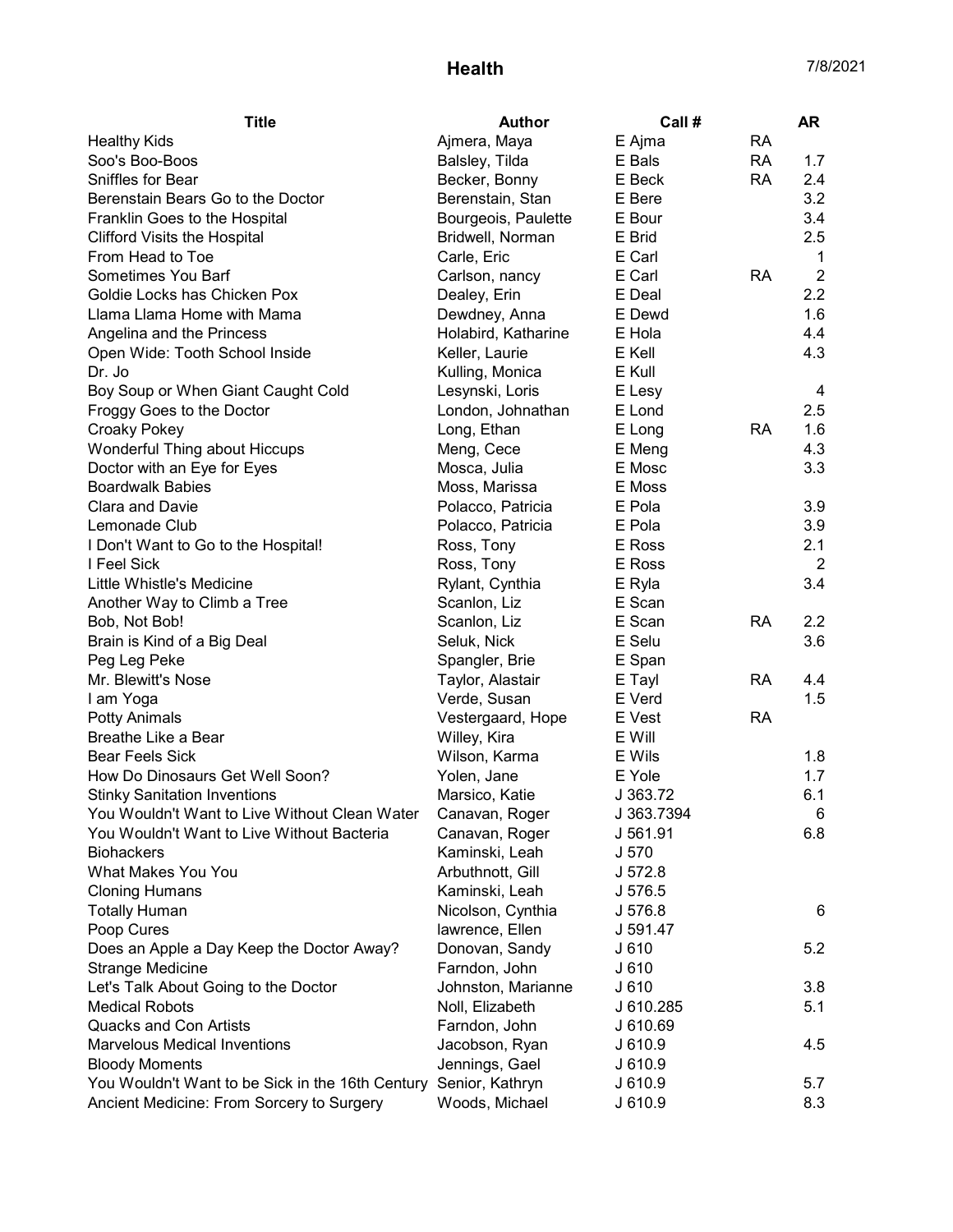## Health 7/8/2021

| <b>Title</b>                                                      | <b>Author</b>      | Call #   |           | <b>AR</b> |
|-------------------------------------------------------------------|--------------------|----------|-----------|-----------|
| Are My Bones Bendy?                                               | Ganeri, Anita      | J611     |           |           |
| Bones: the Skeletal System                                        | Houghton, Gillian  | J611     |           | 4.7       |
| Your Strong Skeleton and Amazing Muscular Syst Mason, Paul        |                    | J 611    |           | 5.8       |
| <b>Muscles and Bones</b>                                          | Olson, Gillia      | J 611.71 |           |           |
| What Makes Your Body Work                                         | Arbuthnott, Gill   | J612     |           |           |
| Blood, Bones and Body Bits                                        | Arnold, Nick       | J612     |           |           |
| Questions About the Human Body                                    | Clay, Kathryn      | J612     |           |           |
| Human Body in 30 Seconds                                          | Claybourne, Anna   | J612     |           |           |
| Human Body: a Book with Guts                                      | Green, Dan         | J612     |           |           |
| Snot, Poop, Vomit and More: The Yucky Body Boo Silverstein, Alvin |                    | J612     |           | 5.2       |
| Blood: the Circulatory System                                     | Houghton, Gillian  | J612.1   |           | 5.4       |
| <b>Blood</b>                                                      | Leed, Percy        | J612.1   |           |           |
| <b>Circulatory System</b>                                         | Manolis, Kay       | J612.1   |           | 4         |
| Your Hardworking Heart and Spectacular Circulato Mason, Paul      |                    | J612.1   |           | 6         |
| <b>Circulatory System</b>                                         | Petrie, Kristin    | J612.1   |           | 5.2       |
| <b>Circulatory System</b>                                         | Pettiford, Rebecca | J612.1   |           | 3         |
| Pump it Up                                                        | Stewart, Melissa   | J612.1   |           |           |
| Science of Scabs and Pus                                          | Graham, lan        | J 612.11 |           | 5.7       |
| Stickmen's Guide to Your Beating Heart                            | Farndon, John      | J 612.17 |           |           |
| Science of Snot and Phlegm                                        | MacDonald, Fiona   | J 612.2  |           | 5.8       |
| <b>Respiratory System</b>                                         | Manolis, Kay       | J 612.2  |           | 4.4       |
| Your Breathtaking Lungs and Rocking Respiratory Mason, Paul       |                    | J 612.2  |           | 6         |
| <b>Respiratory System</b>                                         | Petrie, Kristin    | J612.2   |           | 5         |
| <b>Disgusting Digestion</b>                                       | Arnold, Nick       | J612.3   |           |           |
| Hawk and Drool                                                    | Donovan, Sandy     | J612.3   |           |           |
| Rumble and Spew                                                   | Donovan, Sandy     | J612.3   |           |           |
| Guts: the Digestive System                                        | Houghton, Gillian  | J612.3   |           | 4.6       |
| Guts                                                              | Leed, Percy        | J612.3   |           |           |
| Mouth                                                             | Leed, Percy        | J612.3   |           |           |
| Digestive System                                                  | Manolis, Kay       | J612.3   |           | 4.4       |
| Digestive System                                                  | Pettiford, Rebecca | J612.3   |           | 2.9       |
| It's Spit-Acular                                                  | Stewart, Melissa   | J612.3   |           |           |
| Science of Poop and farts                                         | Woolf, Alex        | J612.3   |           | 5.8       |
| You Wouldn't Want to Live Without Poop                            | Woolf, Alex        | J612.3   |           | 6         |
| Garden in Your Belly                                              | D'Yans, Masha      | J 612.32 |           |           |
| Your Growling Guts and Dynamic Digestive Systen Mason, Paul       |                    | J 612.32 |           | 6         |
| Science of Acne and Warts                                         | Woolf, Alex        | J612.5   |           | 6         |
| It's So Amazing                                                   | Harris, Robie      | J612.6   |           |           |
| Your Growing Body and Remarkeable Reproductiv Mason, Paul         |                    | J 612.6  |           | 5.9       |
| Muscles: the Musculatory System                                   | Houghton, Gillian  | J 612.7  |           |           |
| Skin and Hair                                                     | Leed, Percy        | J 612.7  |           |           |
| Muscular System                                                   | Petrie, Kristin    | J 612.7  |           | 4.7       |
| <b>Skeletal System</b>                                            | Petrie, Kristin    | J 612.7  |           | 4.6       |
| <b>Skeletal System</b>                                            | Pettiford, Rebecca | J 612.7  |           | 3         |
| Skulls!                                                           | Thornburgh, Blair  | J 612.7  | <b>RA</b> |           |
| Muscular System                                                   | Manolis, Kay       | J 612.74 |           | 3.9       |
| <b>Skeletal System</b>                                            | Manolis, Kay       | J 612.75 |           | 3.8       |
| <b>Bulging Brains</b>                                             | Arnold, Nick       | J612.8   |           |           |
| Human Brain in 30 Seconds                                         | Gifford, Clive     | J612.8   |           |           |
| Nerves: the Nervous System                                        | Houghton, Gillian  | J612.8   |           | 5.5       |
| <b>Crust and Spray</b>                                            | Larsen, C.S.       | J612.8   |           |           |
|                                                                   |                    |          |           |           |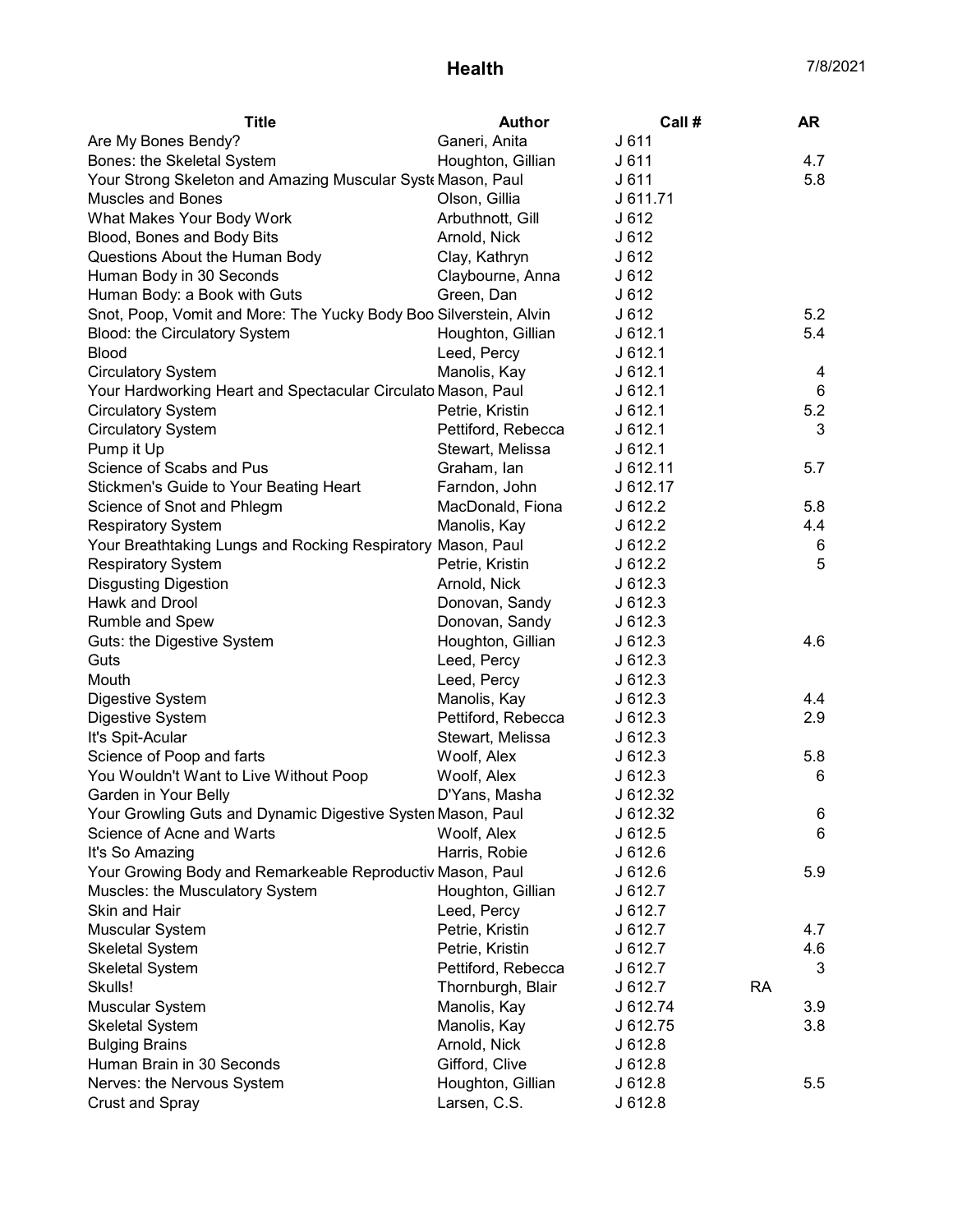| <b>Title</b><br><b>Author</b><br>Call#                                         | <b>AR</b> |
|--------------------------------------------------------------------------------|-----------|
| Manolis, Kay<br>J612.8<br>Nervous System                                       | 4.3       |
| Olien, Rebecca<br>J612.8<br>Tasting                                            | 3.1       |
| Ears and Nose<br>Olson, Gillia<br>J612.8                                       |           |
| Nervous System<br>Petrie, Kristin<br>J612.8                                    | 5         |
| Nervous System<br>Pettiford, Rebecca<br>J612.8                                 | 2.8       |
| Day in the Life of the Brain<br>J612.8<br>Rodriguez, Ana                       |           |
| Stewart, Melissa<br>J612.8<br>Eyes Have It                                     |           |
| Stewart, Melissa<br>J612.8<br>Up Your Nose                                     |           |
| Stickmen's Guide to Your Brilliant Brain<br>Farndon, John<br>J 612.82          |           |
| J 612.82<br>Your Mind-Bending Brain and Networking Nervous Mason, Paul         | 5.8       |
| J 612.84<br>Sense of Sight<br>Schuh, Mari                                      | 3.1       |
| Sense of Hearing<br>Schuh, Mari<br>J 612.85                                    | 3.1       |
| Sense of Smell<br>Schuh, Mari<br>J 612.86                                      | 2.8       |
| Sense of Touch<br>J 612.88<br>Schuh, Mari                                      | 2.7       |
| Look Out Book<br>Blakely, Cindy<br>J613.6                                      |           |
| Get Into Yoga<br>Winters, Jaime<br>J613.7                                      |           |
| Brown, Laurene<br>J 613.9<br>What's the Big Secret?                            |           |
| You Wouldn't Want to Live Without Vaccinations<br>Rooney, Anne<br>J 614.47     | 6.4       |
| <b>Terrible Typhoid Mary</b><br>Bartoletti, Susan<br>J614.5                    |           |
| Germs Up Close<br>Levine, Sara<br>J 614.57                                     |           |
| How We Use Plants for Medicine and Health<br>Morgan, Sally<br>J 615            | 5.4       |
| You Wouldn't Want to Live Without Antibiotics<br>J 615.7922<br>Rooney, Anne    | 6         |
| I Feel Better with a Frog in My Throat<br>Beccia, Carlyn<br>J615.8             |           |
| Arnold, Nick<br><b>Deadly Diseases</b><br>J 616                                |           |
| <b>Tiny Killers</b><br>Farndon, John<br>J 616                                  |           |
| Asthma<br>Landau, Elaine<br>J 616.2                                            |           |
| J 616.5<br>Itch and Ooze<br>Lew, Kristi                                        |           |
| What's Eating You? Parasites- The Inside Story<br>Davies, Nicola<br>J 616.9    | 6.4       |
| <b>Gross Body Invaders</b><br>Owen, Ruth<br>J 616.9                            | 5.8       |
| Icky House Invaders<br>Owen, Ruth<br>J 616.9                                   | 4.9       |
| Do People Really Have Tiny Insects Living in Their Stewart, Melissa<br>J 616.9 | 4.8       |
| Science of Cancer<br>Kaminski, Leah<br>J 616.99                                |           |
| <b>Bites and Stings</b><br>Landau, Elaine<br>J617.1                            |           |
| <b>Broken Bones</b><br>Landau, Elaine<br>J617.1                                |           |
| J617.1<br>Bumps, Bruises and Scrapes<br>Landau, Elaine                         |           |
| Clot and Scab<br>Lew, Kristi<br>J 617.1                                        |           |
| <b>Cavities and Toothaches</b><br>Landau, Elaine<br>J 617.6                    |           |
| <b>Bionic Bodies</b><br>Kaminski, Leah<br>J 617.9                              |           |
| Autism and Asperger Syndrome<br>Rodriguez, Ana<br>J 618.92                     |           |
| Don't Let the Barber Pull Your Teeth<br>Bredeson, Carmen<br>$J$ 940.1          | 4.8       |
| Chandra, Deborah<br>George Washington's Teeth<br>J 973.4                       | 3.6       |
| You Wouldn't Want to Be a Nurse During the Amer Senior, Kathryn<br>J 973.7     | 5.6       |
| Spinner, Stephanie<br>Who Was Clara Barton<br>J B Barton                       | 6.4       |
| J GN Sear<br>Sincerely, Harriet<br>Searle, Sarah                               |           |
| <b>Troubles for Cecile</b><br>Patrick, Denise<br>J History Amer Ceci           | 4.5       |
| Sadako and the Thousand Paper Cranes<br>Coerr, Eleanor<br>J History Coer       | 4.1       |
| Deen, Natasha<br>J History Girl<br>Maria and the Plague                        |           |
| Gilbert, Julie<br>Daisy and the Deadly Flu<br>J History Girl                   | 3.8       |
| Fanning, Tena<br>J Kit 613<br>Booger Boogie                                    |           |
| Reilly, Kathleen<br>J Pro 612<br>Human Body                                    |           |
| Ear Kit<br>J Pro Kit Ear                                                       |           |